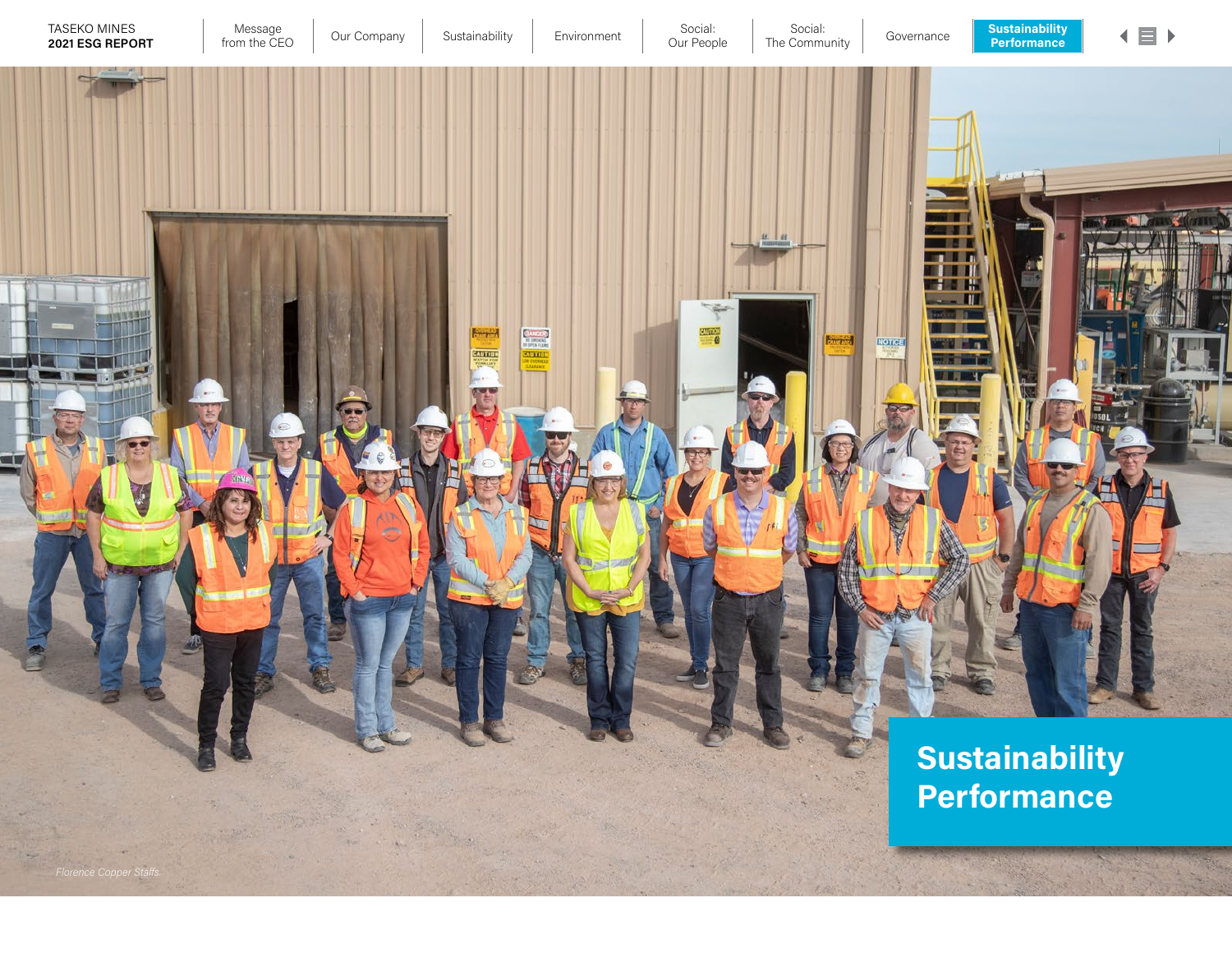### TASEKO MINES 2021 ESG REPORT

Message<br>from the CEO

Message | Our Company | Sustainability | Environment | Social: | Social: | Governance<br>| Our Peaple | The Community | Governance

Social: Our People The Community



SASB

# 2021 Sustainability Accounting Standards Board (SASB) Index: Gibraltar Mine

| <b>SASB Topic</b>                         | <b>Accounting Metric</b>                                                                                                                                                                                                          | <b>SASB Code</b> | Data - Gibraltar Mine                                                                                                                                                                                                                                                                                                                                                                                                                                                                                                                                                                                                                                                                                    |
|-------------------------------------------|-----------------------------------------------------------------------------------------------------------------------------------------------------------------------------------------------------------------------------------|------------------|----------------------------------------------------------------------------------------------------------------------------------------------------------------------------------------------------------------------------------------------------------------------------------------------------------------------------------------------------------------------------------------------------------------------------------------------------------------------------------------------------------------------------------------------------------------------------------------------------------------------------------------------------------------------------------------------------------|
| <b>Greenhouse Gas</b><br><b>Emissions</b> | (1) Gross global Scope 1 emissions, (2) Percentage<br>covered under emissions limiting regulations                                                                                                                                | EM-MM-110a.1     | (1) 1.96 t CO <sub>2</sub> e/t CuEq<br>$(2)$ 100%                                                                                                                                                                                                                                                                                                                                                                                                                                                                                                                                                                                                                                                        |
|                                           | Discussion of long-term and short-term strategy or<br>plan to manage Scope 1 emissions, emissions reduction<br>targets, and an analysis of performance against those<br>targets                                                   | EM-MM-110a.2     | Management of Scope 1 emissions are driven by Gibraltar's 'Energy<br>Management Policy, which integrates energy management programs<br>and practices across all site-wide operations and projects with the goal of<br>achieving continuous improvement in energy efficiency. Through this<br>focus on continuous improvement in energy efficiency, Gibraltar also<br>seeks ongoing improvements in its GHG intensity per unit of production.                                                                                                                                                                                                                                                             |
|                                           |                                                                                                                                                                                                                                   |                  | As stated on page 18 of this report, Taseko is targeting a substantive<br>reduction in its enterprise-wide GHG intensity by advancing the Florence<br>Copper Project into commercial production. As an 'in-situ copper<br>recovery' project, Florence Copper will be the lowest GHG and energy<br>intensity primary copper producer in North America, substantially<br>lowering Taseko's enterprise-wide GHG intensity per unit of production.                                                                                                                                                                                                                                                           |
| <b>Air Quality</b>                        | Air emissions of the following pollutants: (1) CO, (2)<br>NOx (excluding N <sub>2</sub> O), (3) SOx, (4) Particulate matter<br>(PM <sub>10</sub> ), (5) Mercury (Hg), (6) Lead (Pb), and (7) Volatile<br>organic compounds (VOCs) | EM-MM-120a.1     | (1) 1,700 (2) 300 (3) 35 (4) 2,150 (5) 0 (6) 0 (7) Less than reporting<br>threshold                                                                                                                                                                                                                                                                                                                                                                                                                                                                                                                                                                                                                      |
| <b>Energy Management</b>                  | (1) Total energy consumed, (2) Percentage energy from<br>grid electricity, (3) Percentage energy consumed from<br>renewable energy sources                                                                                        | EM-MM-130a.1     | $(1)$ 3,437,218 GJ<br>$(2)$ 54%<br>(3) 53%                                                                                                                                                                                                                                                                                                                                                                                                                                                                                                                                                                                                                                                               |
| <b>Water Management</b>                   | (1) Total fresh water withdrawn (from aquifer)<br>(2) Total fresh water consumed*<br>Percentage of each in regions with High or Extremely<br>High Baseline Water Stress<br>(3) Increase in water stored on-site                   | EM-MM-140a.1     | (1) 2,859 thousand cubic metres; 0%<br>(2) 8,629 thousand cubic metres*; 0%<br>* Includes water withdrawn and precipitation (contact water) stored on-site<br>(3) 6,889 thousand cubic metres                                                                                                                                                                                                                                                                                                                                                                                                                                                                                                            |
|                                           | Number of incidents of non-compliance associated<br>with water quality permits, standards, and regulations                                                                                                                        | EM-MM-140a.2     | There were two notifications reported to the Ministry of Environment and<br>Climate Change Strategy in 2021.<br>1. A water sample collected October 21, 2021 at the site sewage<br>lagoon had elevated total suspended solids. The elevated results were<br>determined to likely be the result of organics making their way into the<br>sample bottle.<br>2. December 26, 2021, it was discovered that surface drainage collection<br>water bypassed a section of the collection ditch due to sudden ice<br>build-up caused by extremely low temperatures. Equipment was used to<br>re-establish flow within the site collection ditch and bypassed water was<br>captured through use of a vacuum truck. |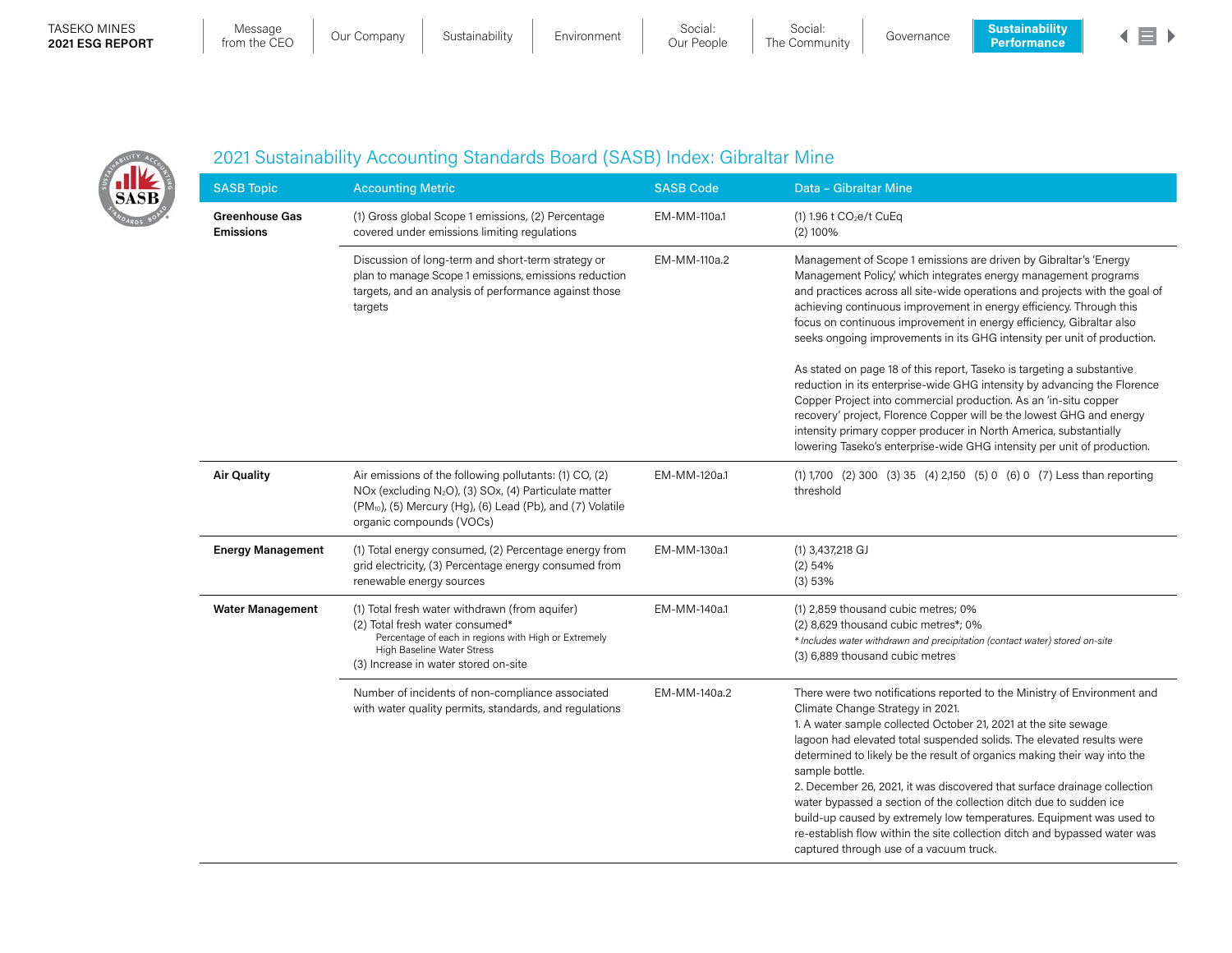#### TASEKO MINES 2021 ESG REPORT

| Message          | Our |
|------------------|-----|
| rom the CFO $\,$ |     |



SASB

## 2021 Sustainability Accounting Standards Board (SASB) Index: Gibraltar Mine

| <b>SASB Topic</b>                                                                                            | <b>Accounting Metric</b>                                                                                                                                 | <b>SASB Code</b> | Data - Gibraltar Mine                                                                                                                                                                        |
|--------------------------------------------------------------------------------------------------------------|----------------------------------------------------------------------------------------------------------------------------------------------------------|------------------|----------------------------------------------------------------------------------------------------------------------------------------------------------------------------------------------|
| Waste and                                                                                                    | Total weight of non-mineral waste generated                                                                                                              | EM-MM-150a.4     | See page 20                                                                                                                                                                                  |
| <b>Hazardous Materials</b><br>Management<br><b>Biodiversity Impacts</b>                                      | Total weight of tailings produced                                                                                                                        | EM-MM-150a.5     | 26,341,321 metric tons                                                                                                                                                                       |
|                                                                                                              | Total weight of waste rock generated                                                                                                                     | EM-MM-150a.6     | 67,907,000 metric tons                                                                                                                                                                       |
|                                                                                                              | Description of waste and hazardous materials<br>management policies and procedures for active and<br>inactive operations                                 | EM-MM-150a.10    | see page 20                                                                                                                                                                                  |
|                                                                                                              | Total weight of hazardous waste generated                                                                                                                | EM-MM-150a.7     | See page 20                                                                                                                                                                                  |
|                                                                                                              | Total weight of hazardous waste recycled                                                                                                                 | EM-MM-150a.8     | See page 20                                                                                                                                                                                  |
|                                                                                                              | Number of significant incidents associated with<br>hazardous materials and waste management                                                              | EM-MM-150a.9     | Zero. Taseko's definition of a significant incident is one that reports<br>beyond the mine site boundary and requires activation of emergency<br>response to control, mitigate and clean up. |
|                                                                                                              | Description of environmental management policies<br>and practices for active sites                                                                       | EM-MM160a.1      | See page 25                                                                                                                                                                                  |
| Security, Human<br><b>Rights and Rights of</b><br><b>Indigenous Peoples</b><br>Community<br><b>Relations</b> | Percentage of mine site where acid rock drainage is:<br>(1) predicted to occur, (2) actively mitigated, and (3)<br>under treatment or remediation        | EM-MM160a.2      | $(1)$ 28%<br>$(2)$ 28%<br>$(3)$ 28%                                                                                                                                                          |
|                                                                                                              | Percentage of (1) proven and (2) probable reserves<br>in or near sites with protected conservation status or<br>endangered species habitat               | EM-MM160a.3      | (1)0%<br>(2)0%                                                                                                                                                                               |
|                                                                                                              | Percentage of (1) proven and (2) probable reserves in<br>or near areas of conflict                                                                       | EM-MM210a.1      | (1)0%<br>(2)0%                                                                                                                                                                               |
|                                                                                                              | Percentage of (1) proved and (2) probable reserves in or<br>near Indigenous land                                                                         | EM-MM210a.2      | $(1)$ 100%<br>$(2)$ 100%                                                                                                                                                                     |
|                                                                                                              | Discussion of engagement processes and due<br>diligence practices with respect to human rights,<br>indigenous rights, and operation in areas of conflict | EM-MM210a.3      | See page 34                                                                                                                                                                                  |
|                                                                                                              | Discussion of process to manage risks and opportunities<br>associated with community rights and interests                                                | EM-MM210b.1      | See page 34                                                                                                                                                                                  |
|                                                                                                              | Number and duration of non-technical delays                                                                                                              | EM-MM210b.2      | $\mathbf 0$                                                                                                                                                                                  |
|                                                                                                              |                                                                                                                                                          |                  |                                                                                                                                                                                              |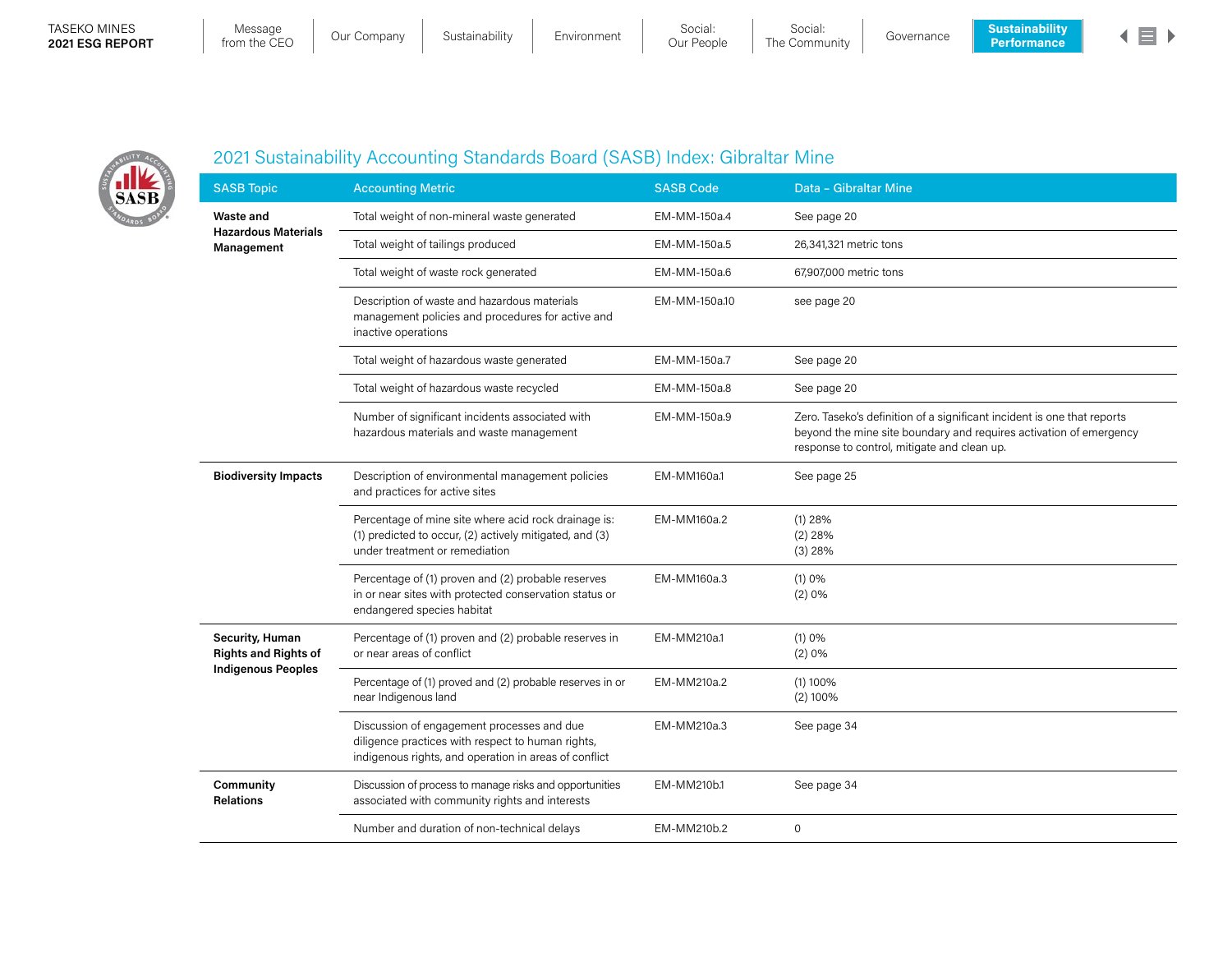#### TASEKO MINES 2021 ESG REPORT

SASB

| Message            | Oι |
|--------------------|----|
| from the $\cap$ FO |    |





## 2021 Sustainability Accounting Standards Board (SASB) Index: Gibraltar Mine

| <b>SASB Topic</b>                                          | <b>Accounting Metric</b>                                                                                                                                                                                                                                                                                                                                                                                               | <b>SASB Code</b> | Data - Gibraltar Mine                                                                                                                                                                                                                                        |
|------------------------------------------------------------|------------------------------------------------------------------------------------------------------------------------------------------------------------------------------------------------------------------------------------------------------------------------------------------------------------------------------------------------------------------------------------------------------------------------|------------------|--------------------------------------------------------------------------------------------------------------------------------------------------------------------------------------------------------------------------------------------------------------|
| <b>Labor Relations</b>                                     | Percentage of active workforce covered under<br>collective bargaining agreements, broken down by<br>U.S. and foreign employees                                                                                                                                                                                                                                                                                         | EM-MM310a.1      | Canadian: 72%<br>US: 0%                                                                                                                                                                                                                                      |
|                                                            | Number and duration of strikes and lockouts                                                                                                                                                                                                                                                                                                                                                                            | EM-MM310a.2      | $\mathsf{O}$                                                                                                                                                                                                                                                 |
| <b>Workforce Health</b><br>and Safety                      | (1) MSHA all-incidence rate, (2) fatality rate, (3) near<br>miss frequency rate (NMFR), (4) average hours of<br>health, safety, and emergency response training for (a)<br>full-time employees and (b) contract employees                                                                                                                                                                                              | EM-MM320a.1      | a) Employees:<br>$(1)$ 2.68<br>(2)0<br>(3) Not available<br>(4) Training hours specific to health, safety and emergency management<br>not tracked in 2021. Taseko has started to track for 2022.<br>b) Contract Employees:<br>$(1)$ to $(4)$ : Not available |
| <b>Business Ethics and</b><br>Transparency                 | Management system for prevention of corruption and<br>bribery throughout the value chain                                                                                                                                                                                                                                                                                                                               | EM-MM510a.1      | See page 41                                                                                                                                                                                                                                                  |
|                                                            | Production in countries that have the 20 lowest<br>rankings in Transparency International's Corruption<br>Perception Index                                                                                                                                                                                                                                                                                             | EM-MM510a.2      | $\mathbf{0}$<br>Taseko does not have operations in the 20 lowest rankings in<br>Transparency International's Corruption Perception Index.                                                                                                                    |
| <b>Tailings Storage</b><br><b>Facilities</b><br>Management | Tailings storage facility inventory table: (1) facility<br>name, (2) location, (3) ownership status, (4)<br>operational status, (5) construction method, (6)<br>maximum permitted storage capacity, (7) current<br>amount of tailings stored, (8) consequence<br>classification, (9) date of most recent independent<br>technical review, (10) material findings, (11) mitigation<br>measures, (12) site-specific EPRP | EM-MM540a.1      | See page 19                                                                                                                                                                                                                                                  |
|                                                            | Summary of tailings management systems and<br>governance structure used to monitor and maintain<br>the stability of tailings storage facilities                                                                                                                                                                                                                                                                        | EM-MM540a.2      | See page 19                                                                                                                                                                                                                                                  |
| <b>Activity Metrics</b>                                    | Production of (1) metal ores and (2) finished metal<br>products                                                                                                                                                                                                                                                                                                                                                        | EM-MM000.A       | (1) Copper: 112 million pounds; Molybdenum: 2 million pounds<br>(2)0                                                                                                                                                                                         |
|                                                            | (1) Total number of employees, (2) Percentage<br>contractors                                                                                                                                                                                                                                                                                                                                                           | EM-MM000.B       | (1) 752 employees<br>(2) Not available                                                                                                                                                                                                                       |
|                                                            |                                                                                                                                                                                                                                                                                                                                                                                                                        |                  |                                                                                                                                                                                                                                                              |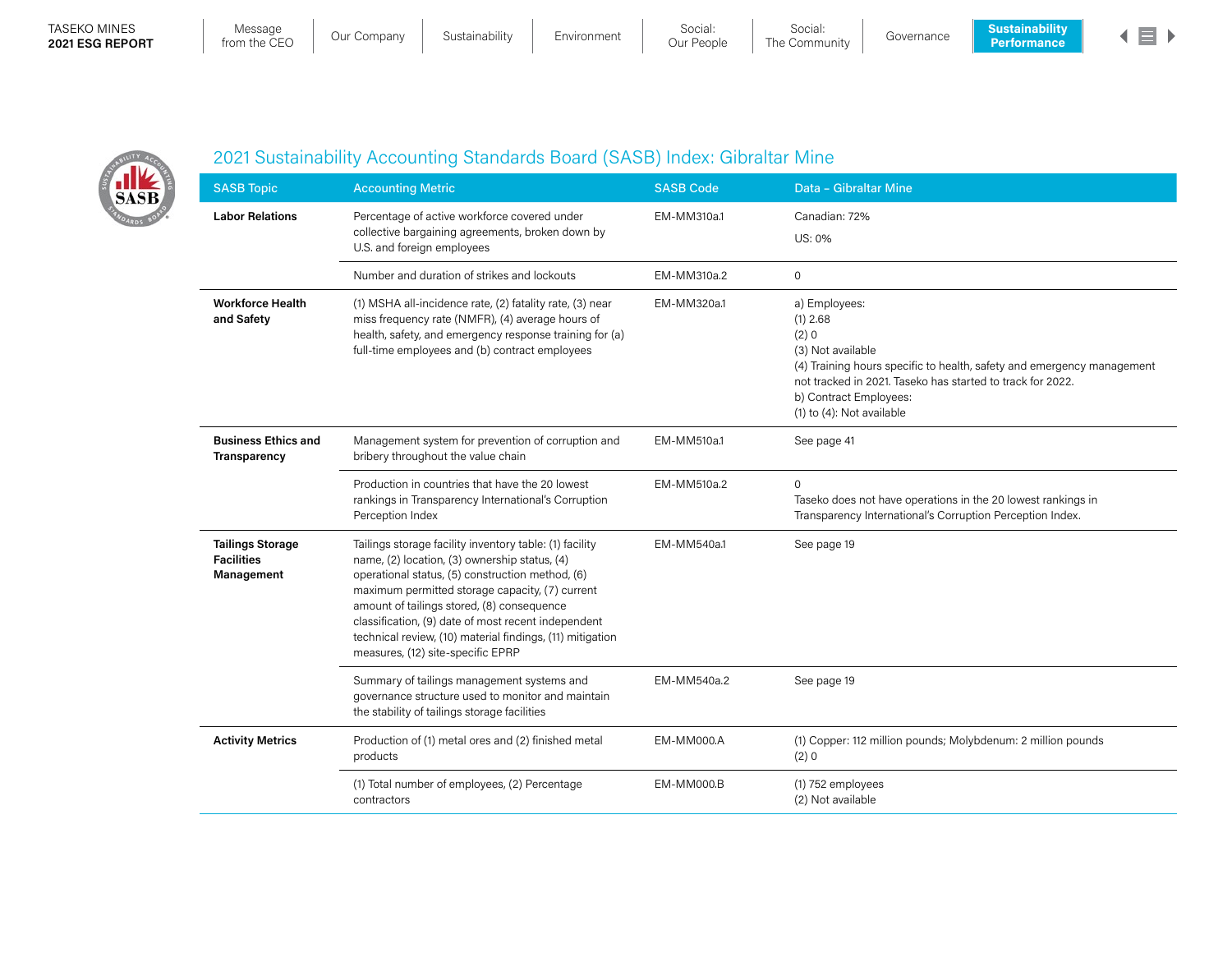

### Taseko Benefits

| <b>Social: Our People</b>             |                                                                          |                              |                       |                        |
|---------------------------------------|--------------------------------------------------------------------------|------------------------------|-----------------------|------------------------|
|                                       |                                                                          | <b>Head Office Vancouver</b> | <b>Gibraltar Mine</b> | <b>Florence Copper</b> |
| <b>Commitment to Our Workforce</b>    | Total # Employees                                                        | 22                           | 696                   | 34                     |
|                                       | % of Female Employees                                                    | 23%                          | 13%                   | 24%                    |
|                                       | % of Female New Hires                                                    | 0%                           | 26%                   | 0%                     |
|                                       | % of Indigenous Employees                                                | <b>NA</b>                    | 13%                   | <b>NA</b>              |
|                                       | % of Indigenous New Hires                                                | <b>NA</b>                    | 21%                   | <b>NA</b>              |
|                                       | Retention Rate - Females                                                 | 83%                          | 92%                   | 80%                    |
|                                       | # of Employees under 35                                                  | $\mathbf{1}$                 | 187                   | 5                      |
|                                       | % of Employees under 35                                                  | 5%                           | 27%                   | 15%                    |
|                                       | Average Length of Employment (years)                                     | 6.4                          | 7.6                   | 3.5                    |
|                                       | % of Workforce under Collective Bargaining Agreement                     | 0%                           | 75%                   | 0%                     |
|                                       | Number and Duration of Strikes                                           | $\mathbf 0$                  | $\mathbf 0$           | $\mathsf{O}$           |
| <b>Health and Safety</b>              | Annual Investment in Training                                            |                              | \$689,000             | \$21,000               |
|                                       | <b>Total Hours Training</b>                                              |                              | 54,992                | 628                    |
|                                       | Average Hours of Training/Employee                                       |                              | 79                    | 18                     |
| <b>Social: The Community</b>          |                                                                          |                              |                       |                        |
| <b>Generating Economic and Social</b> | % of Local Employees                                                     |                              | 95%                   | 73%                    |
| <b>Benefits</b>                       | \$ Wages Distributed Locally                                             |                              | \$79,333,000          | \$2,250,000            |
|                                       | % of Wages Distributed Locally                                           |                              | 96%                   | 61%                    |
|                                       | \$ Procurement Distributed Locally                                       |                              | \$129,148,000         | \$12,013,000           |
|                                       | % of Procurement Distributed Locally                                     |                              | 38%                   | 33%                    |
|                                       | Participation and Cooperation Agreements with local<br>Indigenous groups | $\mathbf{1}$                 | 3                     |                        |